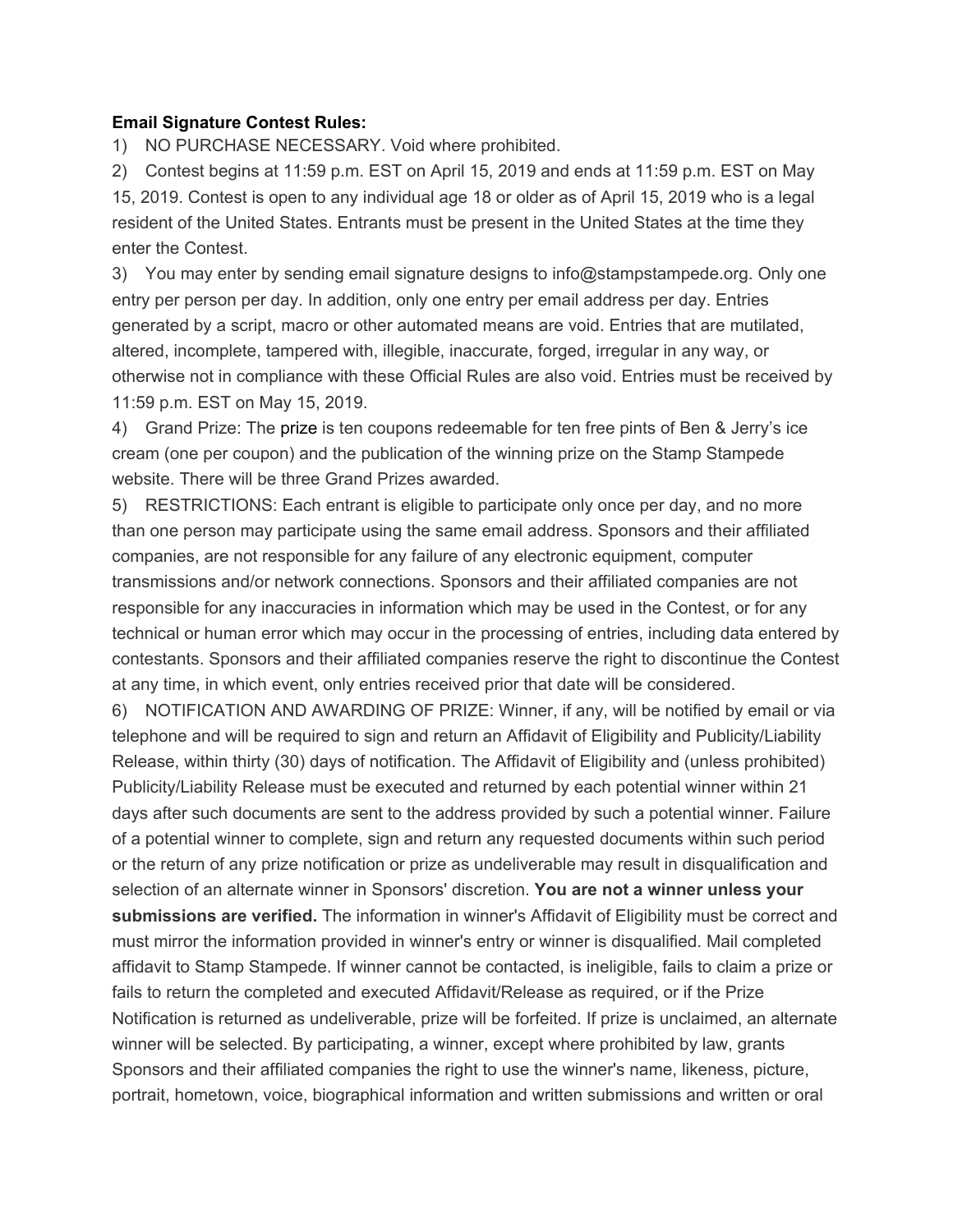statements, for advertising and promotional purposes without additional compensation unless required by law.

7) **The information that you provide in connection with the Contest may be used for Sponsors' internal purposes and to send you Sponsors' newsletters and other information about Sponsors, but will not be provided to third parties, except as necessary for the administration of the Contest or as required by law or legal process.** If you would like your name removed from Sponsors' mailing list or if you do not wish to receive Sponsors' newsletter, write to the appropriate Sponsor at the address below, or send an email to: info@stampstampede.org

8) Entries and other submitted material become the property of Sponsors and will not be acknowledged or returned. Sponsors and those working for Sponsors or on the behalf of Sponsors, will not be responsible for lost, late, misdirected, damaged, or postage due mail or email and for Internet, computer hardware and software, phone, and other technical errors, malfunctions and delays. In the event of a dispute concerning who submitted an email entry, the entry will be deemed to have been submitted by the authorized holder of the email account from which the entry is made. The "authorized account holder" is the natural person to whom an email address is assigned by an Internet access provider, online service provider or other organization (e.g., business, educational institution, etc.) responsible for assigning email addresses for the domain associated with the submitted email address. All times and dates in these Official Rules are Eastern Standard Time.

9) Sponsors reserve the right in their sole discretion to modify or cancel all or any portions of the Contest because of technical errors or malfunctions, viruses, hackers, or for other reasons that corrupt the Contest in any manner. Sponsors also reserve the right in their sole discretion to disqualify any entrant who fails to comply with these Official Rules, who attempts to enter the Contest in any manner or through any means other than as described in these Official Rules, or who attempts to disrupt the Contest or to circumvent any of these Official Rules.

10) Officers, directors, representatives, and employees of Sponsors, their affiliates and subsidiaries, and each of their respective advertising, promotion, publicity, production, and judging agencies, and those with whom they are domiciled, are not eligible to enter. By entering, entrants agree to be bound by the decisions of the judges and these Official Rules and to comply with all federal, state, provincial and local laws and regulations. All federal, state, provincial and local taxes are each winner's sole responsibility. The prizes will be awarded. No prize substitutions, transfers, or cash alternatives permitted except Sponsors reserve the right to substitute a prize of equal or greater value at Sponsors' discretion. By entering, each winner accepts all of the conditions, restrictions, requirements, and/or regulations required by Sponsors and also agrees to accept delivery of prize. Unless otherwise prohibited by law, acceptance of the prize constitutes permission to use winner's name, picture, likeness, address (city and state), and biographical information for advertising and publicity purposes for Sponsors and for this and/or similar promotions, without compensation.